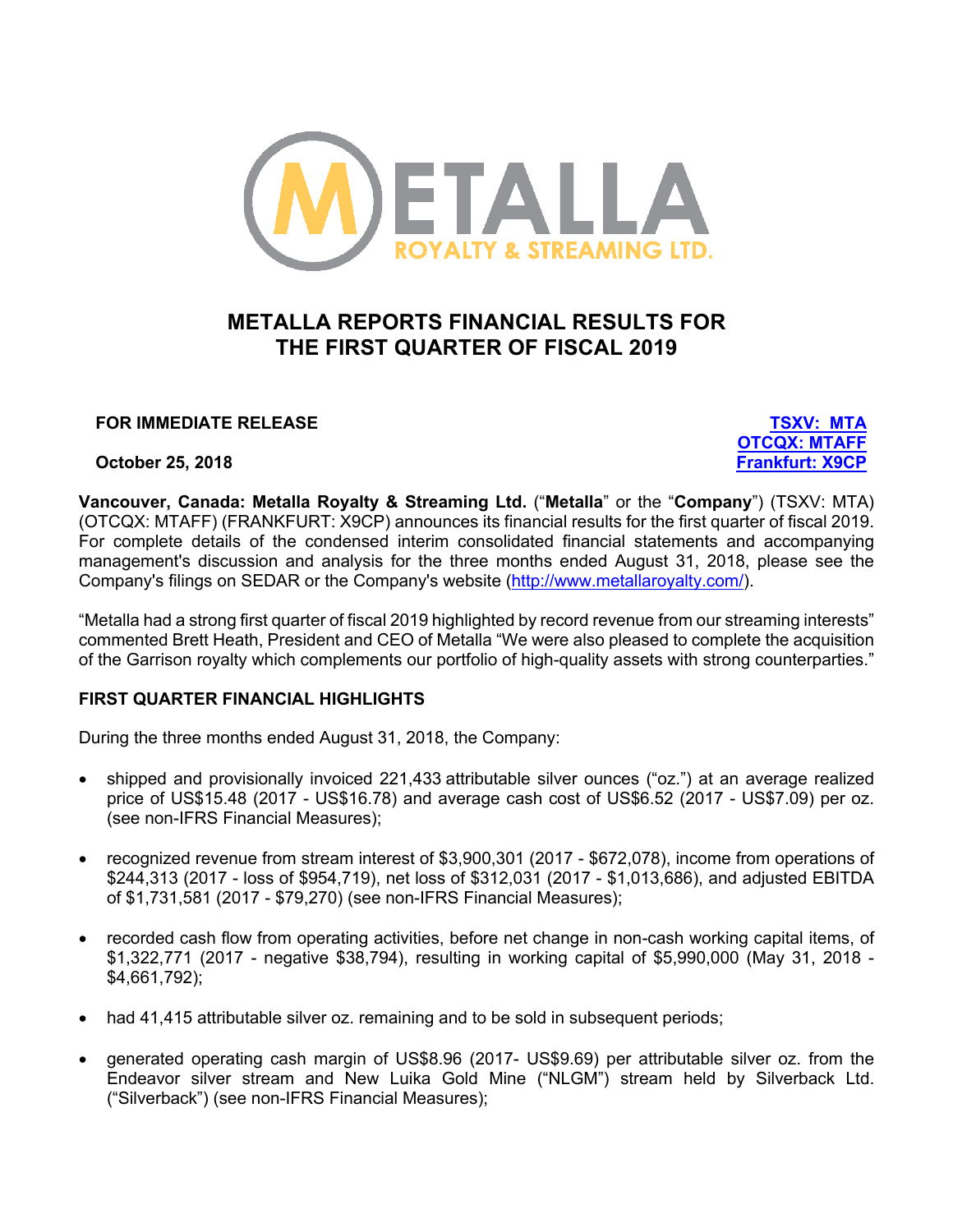- completed the acquisition, through a plan of arrangement, of ValGold Resources Ltd. ("ValGold") for a 2.0% NSR royalty on certain claims of Osisko Mining Inc.'s Garrison Project; and
- increased the monthly dividend rate effective June 2018 to \$0.0015 per share to the shareholders of the Company (please see news release dated March 19, 2018 for further information).

## **About Metalla**

Metalla is a precious metals royalty and streaming company. Metalla provides shareholders with leveraged precious metal exposure through a diversified and growing portfolio of royalties and streams. Our strong foundation of current and future cash generating asset base, combined with an experienced team gives Metalla a path to become one of the leading gold and silver companies for the next commodities cycle.

For further information please visit our website at www.metallaroyalty.com

## **Contact Information**

Metalla Royalty & Streaming Ltd. Brett Heath, President & CEO Phone: 604-696-0741 Email: info@metallaroyalty.com Website: www.metallaroyalty.com

*Neither the TSX Venture Exchange nor its Regulation Services Provider (as that term is defined in the policies of the TSXV) accepts responsibility for the adequacy or accuracy of this release.*

*No securities regulatory authority has either approved or disapproved of the contents of this news release. The securities being offered have not been, and will not be, registered under the United States Securities Act of 1933, as amended (the ''U.S. Securities Act''), or any state securities laws, and may not be offered or sold in the United States, or to, or for the account or benefit of, a "U.S. person" (as defined in Regulation S of the U.S. Securities Act) unless pursuant to an exemption therefrom. This press release*  is for information purposes only and does not constitute an offer to sell or a solicitation of an offer to buy any securities of the *Company in any jurisdiction.*

#### *Cautionary Note Regarding Forward-Looking Statements*

*This press release contains "forward-looking information" and "forward-looking statements" within the meaning of applicable Canadian and U.S. securities legislation. The forward-looking statements herein are made as of the date of this press release only and the Company does not assume any obligation to update or revise them to reflect new information, estimates or opinions, future events or results or otherwise, except as required by applicable law. Often, but not always, forward-looking statements can be identified by the use of words such as "plans", "expects", "is expected", "budgets", "scheduled", "estimates", "forecasts", "predicts", "projects", "intends", "targets", "aims", "anticipates" or "believes" or variations (including negative variations) of such words and phrases or may be identified by statements to the effect that certain actions "may", "could", "should", "would", "might" or "will" be taken, occur or be achieved. Forward-looking information in this press release includes, but is not limited to, statements*  with respect to future events or future performance of Metalla, disclosure regarding the precious metal purchase agreements and *royalty payments to be paid to Metalla by property owners or operators of mining projects pursuant to net smelter returns and other royalty agreements of Metalla, continued ramp-up at the Endeavor Mine, management's expectations regarding Metalla's growth, results of operations, estimated future revenues, carrying value of assets, future dividends, and requirements for additional capital, production estimates, production costs and revenue, future demand for and prices of commodities, expected mining sequences, business prospects and opportunities. Such forward-looking statements reflect management's current beliefs and are based on information currently available to management.*

*Forward-looking statements involve known and unknown risks, uncertainties and other factors, which may cause the actual results, performance or achievements of the Company to be materially different from any future results, performance, or achievements expressed or implied by the forward-looking statements. The forward-looking statements contained in this press release are based on reasonable assumptions that have been made by management as at the date of such information and is subject to unknown risks, uncertainties and other factors that may cause the actual actions, events or results to be materially different from those*